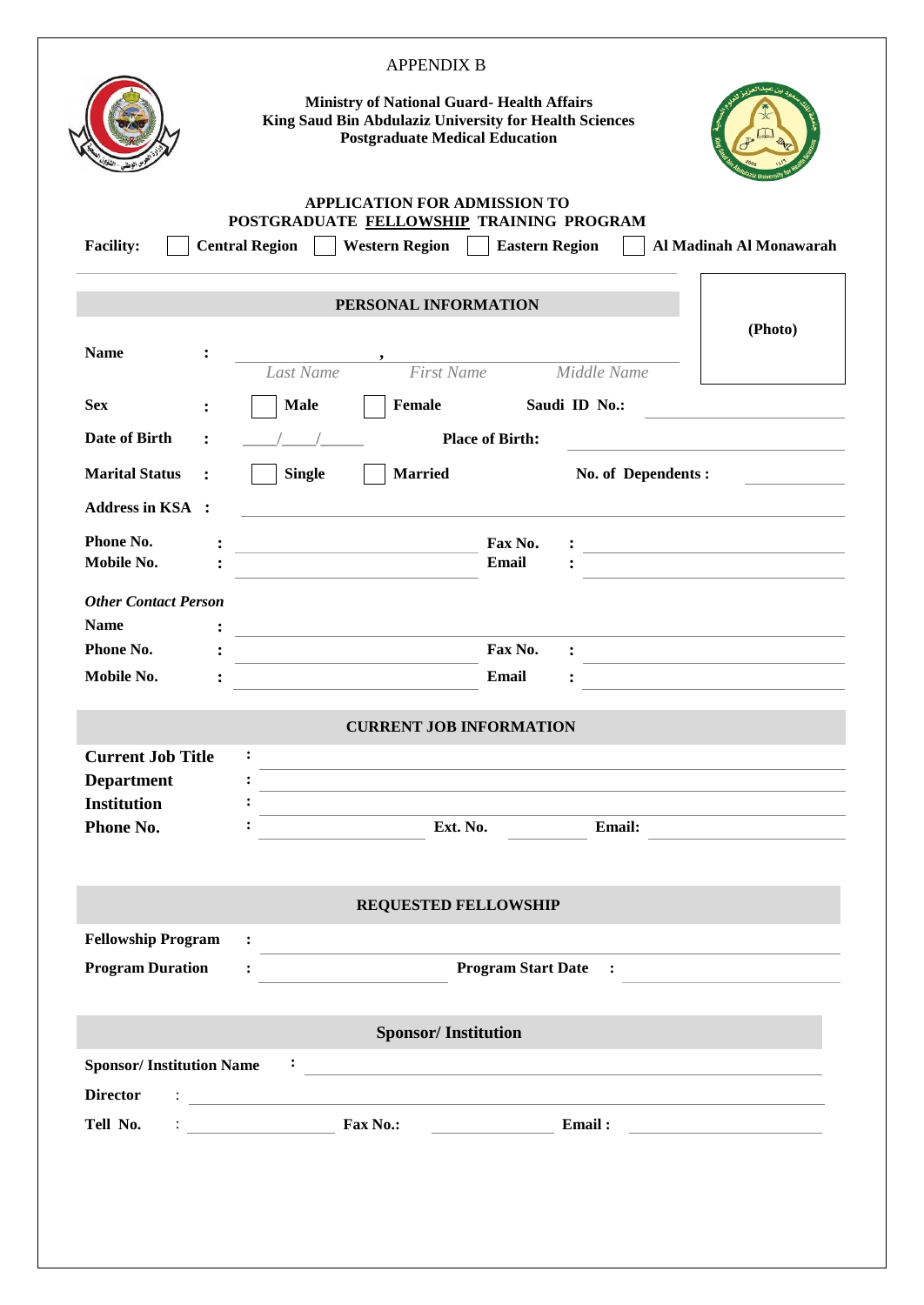# APPENDIX B

## **EDUCATION AND PREVIOUS EXPERIENCE**

| 1-Postgraduate Qualification    | $\ddot{\phantom{0}}$ : |                                                                                                                       |
|---------------------------------|------------------------|-----------------------------------------------------------------------------------------------------------------------|
| <b>Date Obtained</b>            | $\bullet$              |                                                                                                                       |
| 2-Postgraduate Qualification    |                        | <u> 1980 - Jan Samuel Barbara, político establecer a la propia de la propia de la propia de la propia de la propi</u> |
| <b>Date Obtained</b>            | $\bullet$<br>$\bullet$ |                                                                                                                       |
| <b>3-University Degree Held</b> | $\cdot$                |                                                                                                                       |
| <b>Specialty</b>                | ٠<br>$\bullet$         |                                                                                                                       |
| <b>School</b>                   | ٠                      |                                                                                                                       |
| <b>Address</b>                  |                        |                                                                                                                       |
| <b>Year Graduated</b>           | ٠<br>$\cdot$           | <b>Grade/Score</b><br>$\ddot{\cdot}$                                                                                  |

### **Other Internship/Residency Programs Work Experience:**

| <b>Institution/Hospital</b> | <b>Specialty</b> | <b>Date</b> |                |  |
|-----------------------------|------------------|-------------|----------------|--|
|                             |                  | From        | T <sub>0</sub> |  |
|                             |                  |             |                |  |
|                             |                  |             |                |  |
|                             |                  |             |                |  |
|                             |                  |             |                |  |

## **Sponsor/ Institution**

**Have you ever been granted a fellowship before : WES NO** 

**If the answer to Item 15 is (Yes), please list all Fellowship/training you have received:** 

| Period (from-to) | <b>Place</b> | Program | <b>Result</b> | <b>Sponsor</b> |
|------------------|--------------|---------|---------------|----------------|
|                  |              |         |               |                |
|                  |              |         |               |                |
|                  |              |         |               |                |

*This application is made with the understanding that, if I am accepted, I will serve for the full time for which I am appointed and I will faithfully observe the rules and regulations of Ministry of National Guard- Health Affairs*

**Signature : Date :**